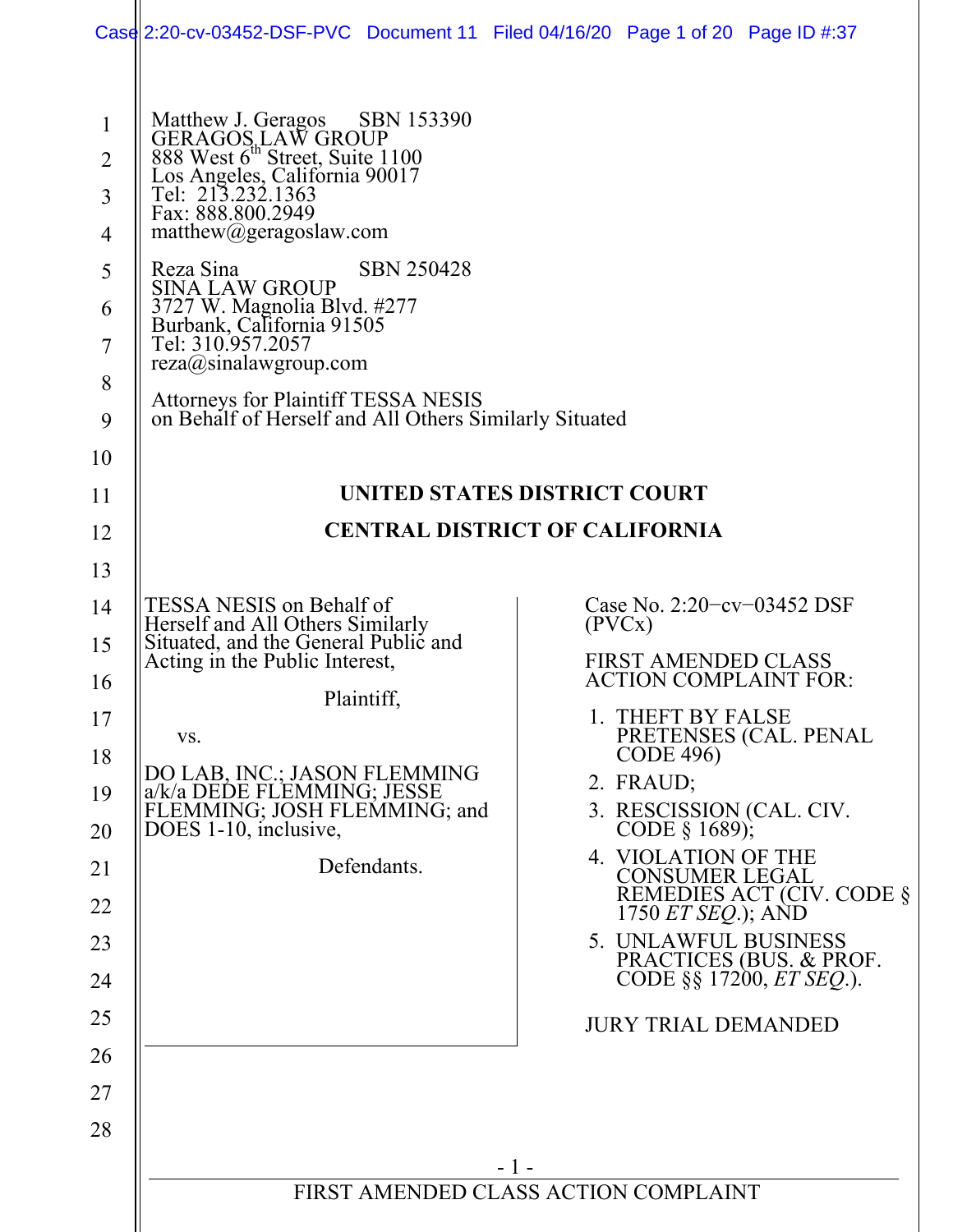Plaintiff, on behalf of herself and all others similarly situated, based on information and belief, states as follows for her complaint:

1

2

3

4

5

6

7

8

9

10

11

12

13

14

15

16

17

18

19

20

21

22

23

24

25

26

## **NATURE OF THE ACTION**

1. Plaintiff brings this class action to recover damages and other relief on behalf of herself and the Class who were all denied any refunds for their passes/tickets purchased for the 2020 *Lightning In A Bottle* music festival ("LIB") by Do Lab, Inc. ("DLI") and its owners, Jason "Dede" Flemming, Jesse Flemming, and Josh Flemming (collectively, "Defendants").

2. Specifically, Defendants violated California law and engaged in deceptive and unfair practices by including unconscionable terms in their Terms and Conditions ("Terms") and not providing Plaintiff and the Class any refunds despite cancelling LIB. As a result, Plaintiff brings this class action to recover the damages due to Plaintiff and the following Classes (referred to as, "the Class" or "Class Members"):

> **General Class**: *All individuals residing in the United States that purchased one or more passes/tickets to LIB.*

> **Subclass***: All individuals residing in the United States that purchased one or more passes/tickets to any of Defendants' events in the last four years that contain a similar or identical Refund Policy.*

3. "Passes/tickets" include general admission passes, VIP passes, car and RV camping passes, boutique camping passes, lightning bus passes, and all other forms of admission relative to LIB.

## **PARTIES**

4. Plaintiff Tessa Nesis is a resident of the State of Illinois. At all relevant times, Plaintiff purchased one or more passes/tickets to LIB.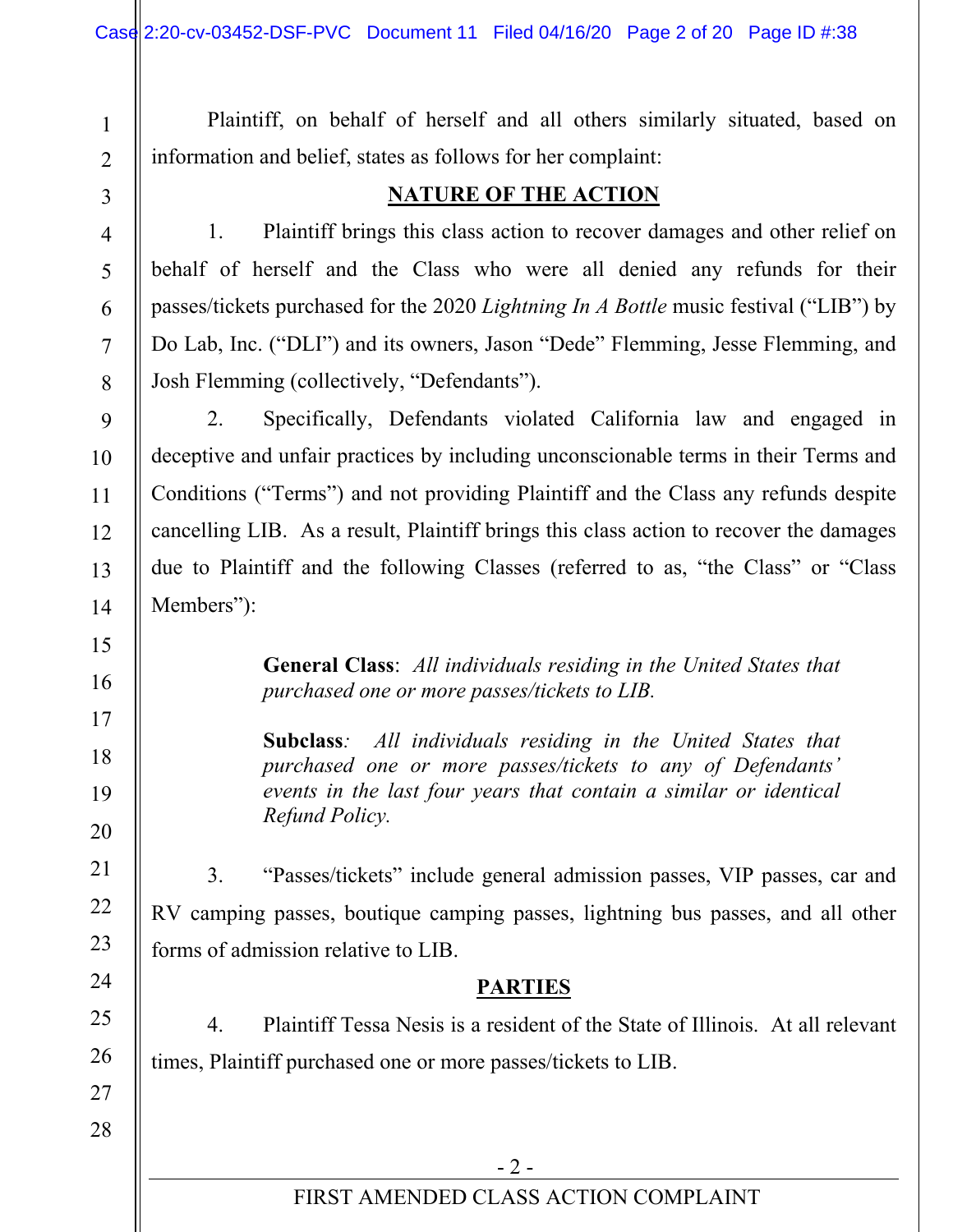5. Defendant Do Lab, Inc. ("DLI" or "Defendant") is a corporation organized under the laws of the State of California with its principal place of business at 1024 Santee Street, Suite 600, Los Angeles, California, 90015. At all relevant times, DLI was doing business throughout the United States and the State of California.

6. Defendants Jason "Dede" Flemming, Jesse Flemming, and Josh Flemming (collectively, "The Flemmings") are each individuals residing in Los Angeles County. At all relevant times, The Flemmings were principals, officers, owners or managing agents of DLI.

7. Defendants DOES 1 through 10, inclusive, are sued herein under fictitious names. Their true names and capacities are unknown to Plaintiff at this time. When their true names and capacities are ascertained, Plaintiff will amend this complaint by inserting their true names and capacities herein. Plaintiff is informed and believes and thereon alleges that each of the fictitiously named Defendants is responsible in some manner for the occurrences herein alleged, and that Plaintiff's damages as herein alleged were proximately caused by those Defendants. Each reference in this complaint to "defendants," "Defendants," or a specifically named Defendant refers also to all Defendants sued under fictitious names.

8. Plaintiff is informed and believes and thereon alleges that each of the defendants designated herein as DOE took part in and participated with Defendants in all matters referred to herein and was in some manner responsible for the injuries and losses suffered by Plaintiff.

9. Plaintiff is informed and believes and thereon alleges that at all times herein mentioned each of the Defendants was the agent, servant and/or employee or occupied other relationships with each of the other named Defendants and at all times herein mentioned acted within the course and scope of said agency and/or employment and/or other relationship and each other Defendants has ratified, consented to, and approved the acts of his/her/its agents, employees, and

1

2

3

4

5

6

7

8

9

10

11

 $-3-$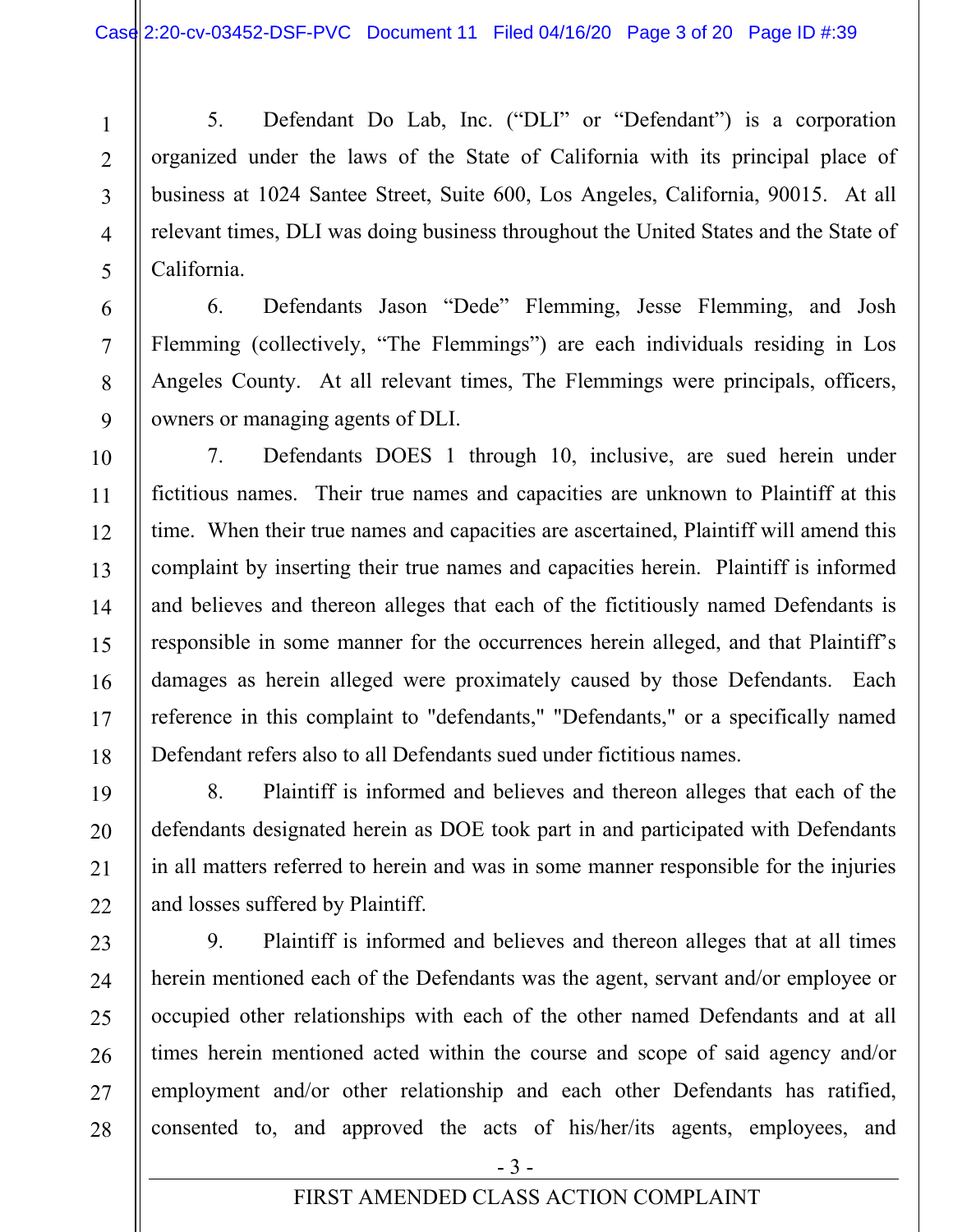representatives, and that each actively participated in, aided and abetted, or assisted one another in the commission of the wrongdoing alleged in this Complaint.

**ALTER EGO** 

3 4

5

6

7

8

9

10

1

2

10. The Flemmings were doing business as DLI and DLI is an alter ego of The Flemmings in that there is such a unity of interest between the DLI and The Flemmings that they are indistinguishable from one another. At all times, The Flemmings formulated, directed, controlled, had the authority to control, and/or participated in the acts and practices set forth in this complaint and received a direct financial benefit from them. As such, an inequitable result would occur if The Flemmings and DLI are not treated as one and the same.

11. In fact, The Flemmings have absconded with millions of dollars from passes/ticket sales compromising of monies belonging to Plaintiff and the Class and used that money for purposes other than LIB. LIB was not to take part until end of May 2020. Yet, the Flemmings would have the Class believe that they sold 10,000- 20,000 tickets and somehow expended all of that money by March 2020, nearly three months before LIB was to take place. The Flemmings, Plaintiff believes, are laying the groundwork to dissolve and/or reinvent DLI as a separate entity so as to avoid all obligations of DLI and abscond with monies belonging to the Class.

## **JURISDICTION AND VENUE**

12. This Court has jurisdiction over the action pursuant to the Class Action Fairness Act ("CAFA"), 28 U.S.C. § 1332(d), because at least one Class member is of diverse citizenship from one defendant, there are more than 100 Class members, and the aggregate amount in controversy exceeds \$5 million, exclusive on interest and costs.

13. This Court has personal jurisdiction over the parties because Plaintiff submits to the jurisdiction of the Court and Defendants are citizens of this State and systematically and continually have conducted and continue to conduct business in

 $-4-$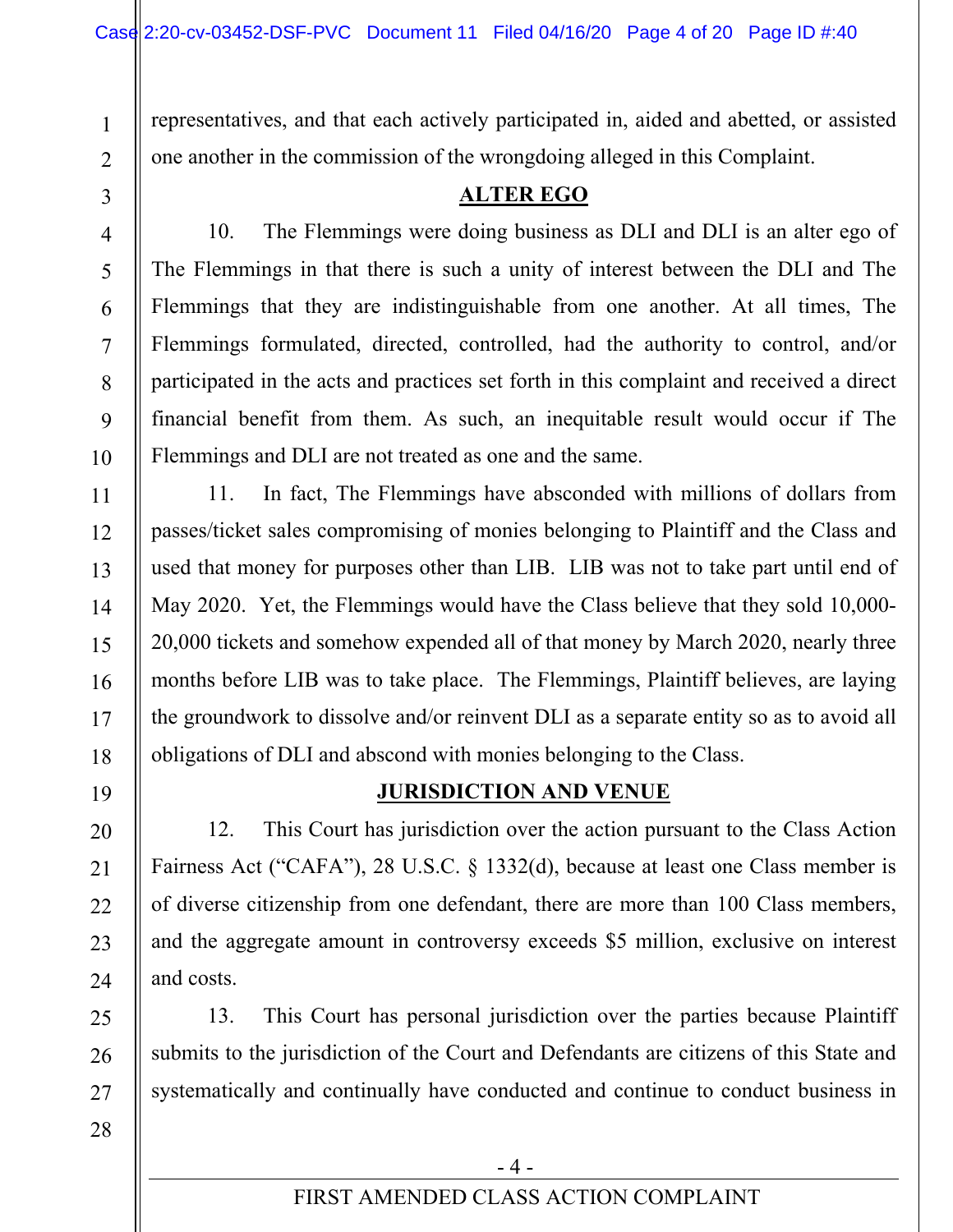the County of Los Angeles and the State of California. Defendants also own and maintain substantial assets in the County of Los Angeles and the State of California.

14. Venue is proper within this judicial district under 28 U.S.C. § 1391(b) because a substantial part of the acts, conduct, events or omissions occurred within the State of California, within Los Angeles County, and because the Defendants transact business with consumers who reside in Los Angeles County and the State of California.

## **FACTUAL BACKGROUND**

15. Since 2004, DLI has been in the business of event production.

16. DLI holds an annual event called *Lightning In A Bottle* ("LIB"), which usually takes place in May.

17. The Flemmings characterize DLI -- which is a multimillion dollar event planning and production company -- as a small, family business run by The Flemmings.

18. Each year, The Flemmings, through DLI, offer for sale a variety of passes/tickets to experience LIB. The passes/tickets include, but are not limited to general admission, VIP, car camping, RV camping, boutique camping, lightning bus, etc.

19. Over the years, LIB has grown tremendously in popularity and scope **and now greed**. What started as an 800-person event in 2004 has developed into a 25,000-plus person event and continues to grow. Whereas DLI used to rent space to certain food and service vendors, the corporation now offers these services itself. In addition to ticket sales revenue, the corporation earns incomes from its own sale of food, drink, alcohol, upscale camping, RV passes, merchandise, showers and more.

20. In March 2020, in light of the COVID-19 crisis, LIB was cancelled. Unlike other event production companies and concert holders, however, Defendants greedily and steadfastly refuse to refund any refunds at all for the 10,000-20,000 passes/tickets sold.

## FIRST AMENDED CLASS ACTION COMPLAINT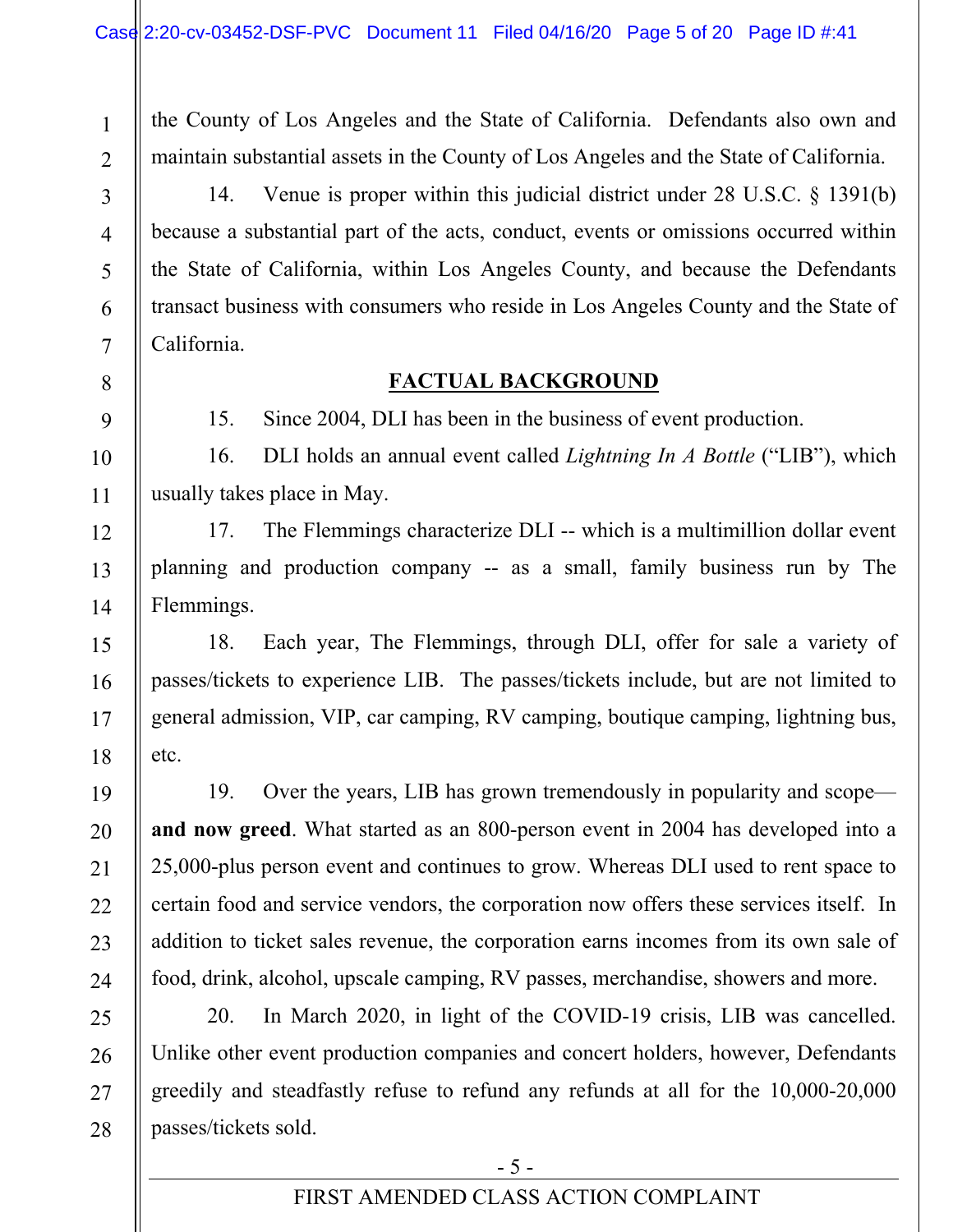21. In addition, the Refund Policy in the Terms includes unconscionable and illusory terms and conditions:

REFUNDS AND EXCHANGES

1

2

3

5

6

7

8

9

11

21

22

23

24

25

26

27

28

4 10 12 13 14 15 16 17 18 19 20 ALL SALES ARE FINAL. NO REFUNDS WILL BE GRANTED FOR ANY REASON. EVENT DATE AND TIME SUBJECT TO CHANGE. ALL RIGHTS RESERVED. IF THE EVENT FOR WHICH THIS TICKET IS ISSUED IS RESCHEDULED OR CANCELLED, THE HOLDER SHALL NOT BE ENTITLED TO A REFUND EXCEPT AS OTHERWISE REQUIRED BY LAW. INSTEAD, THE HOLDER SHALL HAVE THE RIGHT, EXCEPT AS OTHERWISE PROVIDED, (1) IF THE EVENT IS RESCHEDULED TO A DATE AND TIME WITHIN TWELVE MONTHS OF THE DATE AND TIME ORIGINALLY SCHEDULED, TO USE THIS TICKET TO ATTEND THE EVENT AT THE RESCHEDULED DATE AND TIME, OR (2) IF THE EVENT IS NOT RESCHEDULED WITHIN TWELVE MONTHS OF THE DATE AND TIME ORIGINALLY SCHEDULED, TO EXCHANGE THIS TICKET TO ANOTHER EVENT THAT IS DESIGNATED BY MANAGEMENT AS THE OFFICIAL REPLACEMENT EVENT FOR THE CANCELLED EVENT.

(*See* Exhibit A, Terms and Conditions.)

22. Under California Law, a contract is unenforceable as illusory when one of the parties has the unfettered or arbitrary right to modify or terminate the agreement or assumes no obligations thereunder. (*Asmus v. Pacific Bell* (2000) 23 Cal.4th 1, 15-16.)

23. Defendants' Terms render the contract between Defendants and the purchasers illusory because Defendants retain complete and unfettered control to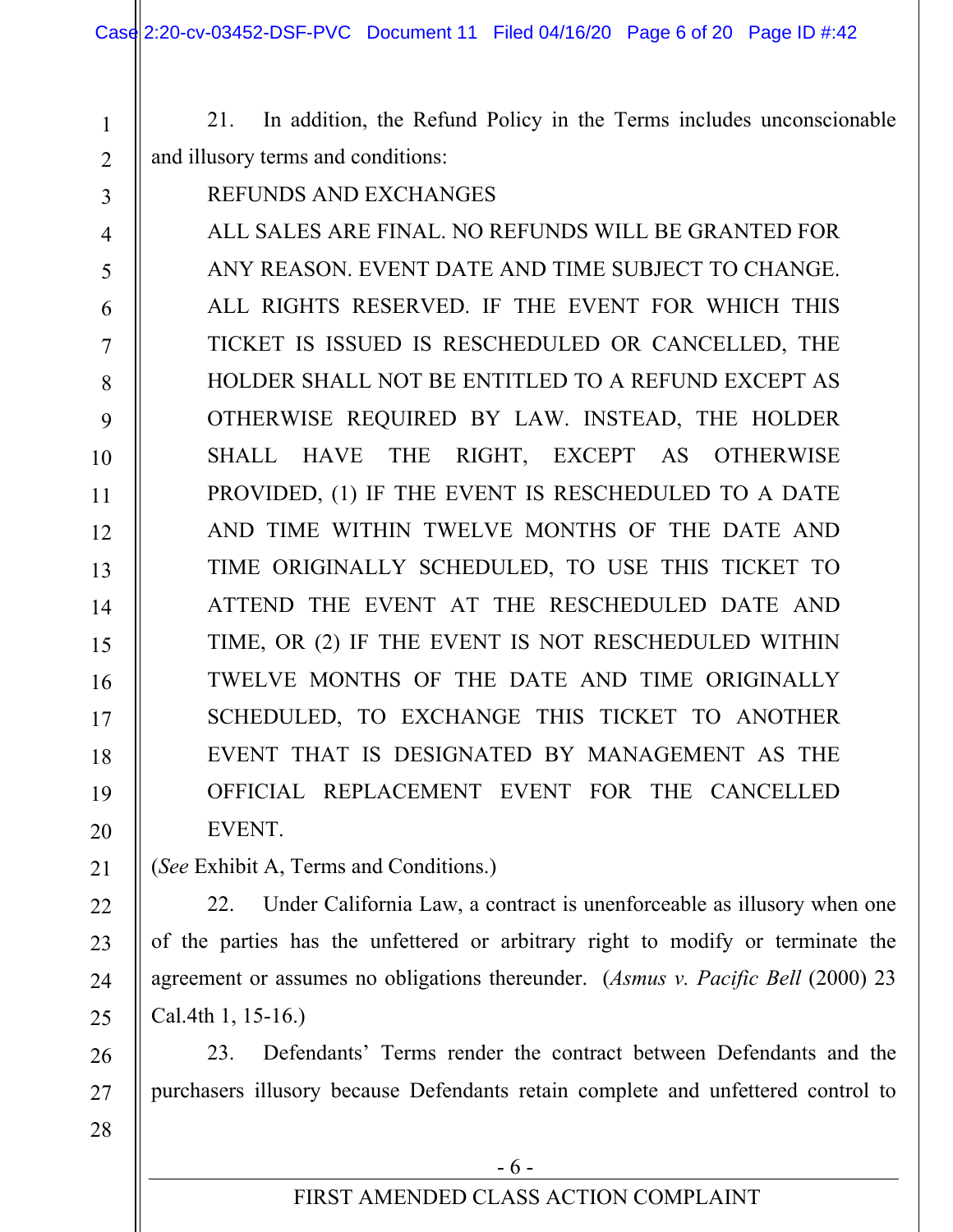modify or terminate the agreement without assuming any obligations towards Plaintiff and the Class.

24. On or about March 13, 2020, Defendants cancelled LIB and made zero efforts to refund Plaintiff and the Class' money.

25. Instead, on or about March 13, 2020, The Flemmings embarked on a campaign of misrepresentations aimed at the hearts and kindness of the Class to steal their money:

- A. "The Do LaB is a small, family run business and we humbly ask for your patience as we determine our next steps."
- B. "It is important for everyone to understand that Lighting in a Bottle is owned and operated as a small family business, as it has since the beginning."

## C. "The reason we are not able to offer refunds is that we are an independent company, we have no deep pockets or outside investors."

D. "At this time all of the money that was brought in through ticket sales was already paid out on non-refundable deposits, building materials, and staff to bring the festival to life."

26. On or about March 24, 2020, Plaintiff's counsel initiated (but did not file) a predecessor action (*Rutledge v. Do Lab, Inc.*) against DLI for their refusal to refund tickets. In direct response to that proposed lawsuit, DLI refunded that Plaintiff in a misunderstood attempt to defeat the class action.

27. As a result of Defendants failure to refund the entire Class not just the plaintiff in the previous unfiled action, this action was filed on April 14, 2020. Upon filing of this action, Plaintiff immediately sent a courtesy copy to Defendants and Defendants acknowledged receipt within the same hour.

28. Once again, in direct response to Plaintiff and her counsel's efforts, Defendants changed their tune but not their end-game—to continue to retain Plaintiff

## FIRST AMENDED CLASS ACTION COMPLAINT

1

2

3

4

5

6

7

8

9

10

11

12

13

14

15

16

17

18

19

20

21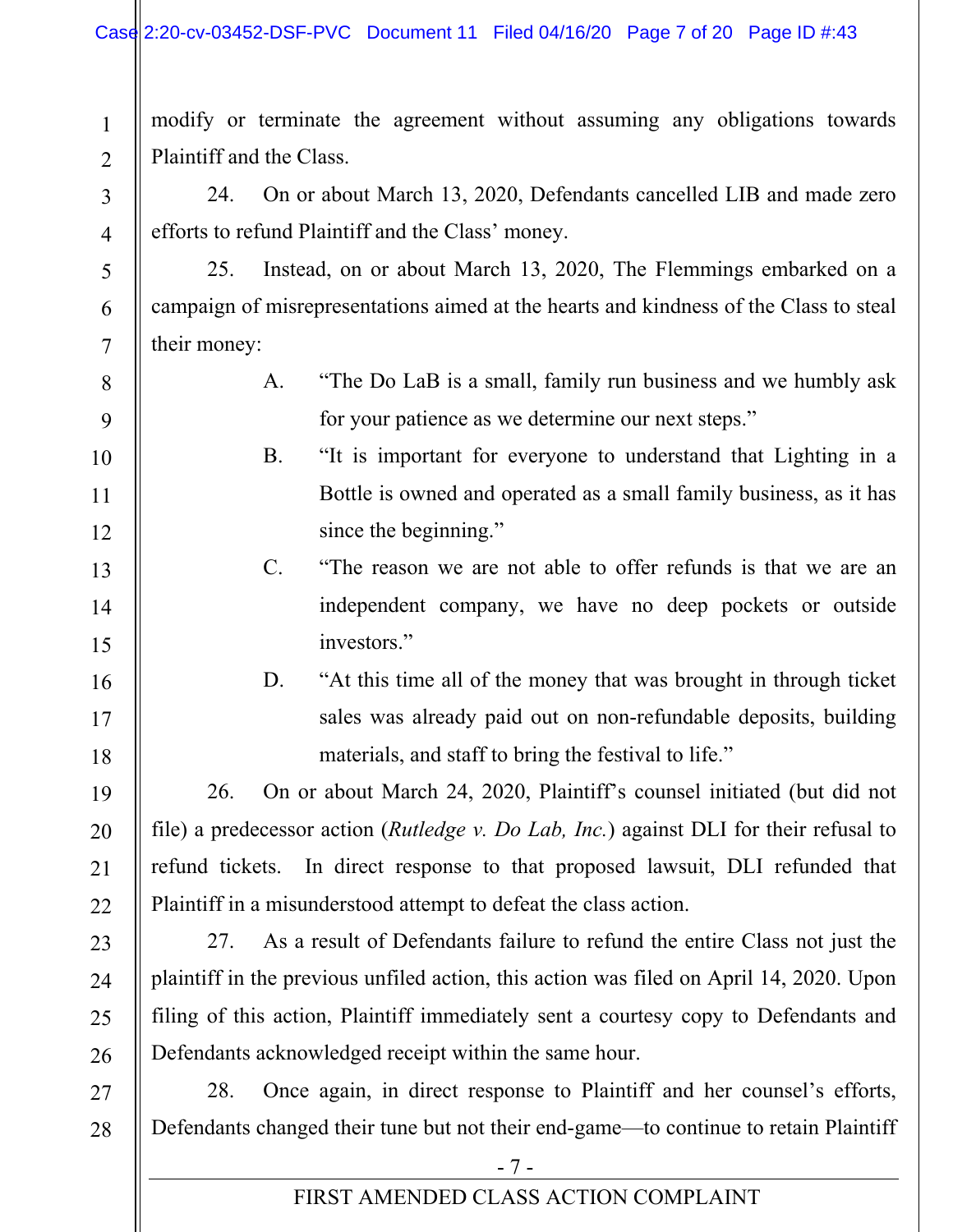2 and the Class' monies. Keeping in line with their "sympathy play" on the Class, they now make the following misrepresentations:

- A. [T]icket sales, in a good year, cover the festival's bills and we rely on other sales at our festival to make our profit."
- B. When it became clear to us that the event was going to be canceled, we were mid-production and had spent nearly all of the ticket money on LIB. We faced a heartbreaking truth: we do not have enough money to issue full refunds to all of you. We therefore announced that there would be no refunds.
- 10 11 12 13 14 15 16 C. *Notwithstanding our prior announcement*, we remain committed to getting a full refund to everyone who wants one. We have worked together with the music agents and artists, and are thankful to announce that a vast majority of the artists, despite having incurred their own non-refundable expenses in planning for their LIB performances, are returning their deposits in an effort to help us in this time of crisis.
	- D. Our goal is to build the largest pool of money possible so that we can then use it to help refund ticket purchasers. However, we need you to understand the situation, and that is *if the majority of our community request refunds, it may mean the end of Do LaB*  because the pool will be far too small to refund everyone, and that debt will be crushing.

23

17

18

19

20

21

22

24

25

26

27

28

1

3

4

5

6

7

8

9

(*See* Exhibit B, April 15, 2020 Email to the Class (emphasis added).)

29. Defendants conduct of preying on the Class to steal their money does not stop there: Defendants next ask the Class to simply donate their money to Defendants or let them keep it for two years:

If your life has been touched or changed in an unforgettable way by Lightning in a Bottle, please help us make it through to the other side.

- 8 -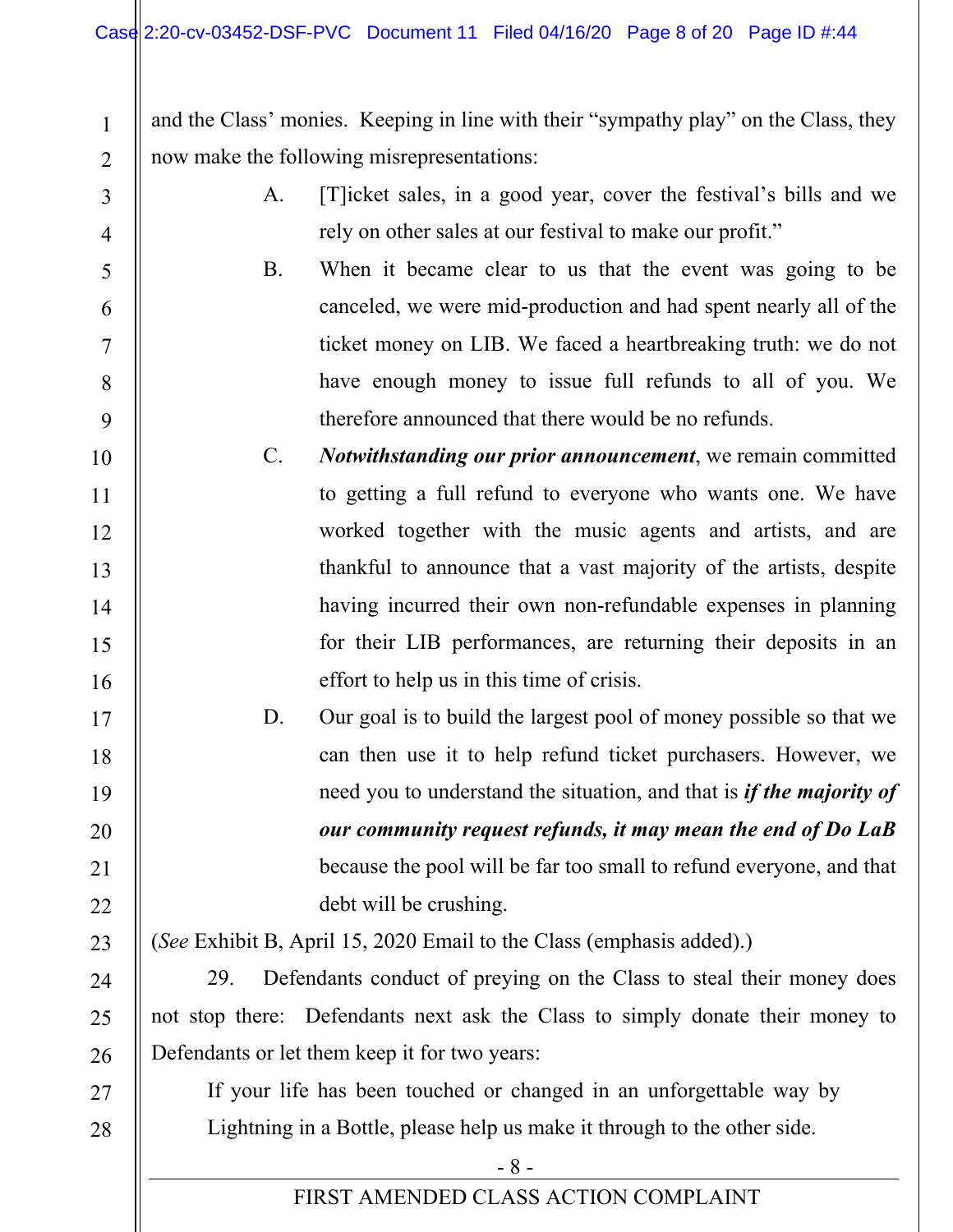Specifically, we ask that you either:

#### **1. Support the Future of LIB With a Gift.**

If you want our organization to continue to exist and you are able to, please gift your 2020 purchase to our shared future. If you can choose this option we would be forever grateful.

#### Or,

#### **2. Transfer Your 2020 Ticket to a Ticket for 2021 or 2022.**

If you can transfer your 2020 ticket to either 2021 or 2022, please do so. If you are able and willing, please consider choosing 2022 instead of 2021. As an incentive to choose 2022, you will receive a free VIP upgrade for each 2020 festival pass. If the majority of you choose 2021, it will create an extremely challenging set of financial circumstances for us next year. Your understanding and willingness to work with us on this is appreciated beyond measure. Thank you.

(*See* Exhibit B.)

30. Option 3, which they heavily discourage the Class from taking, is some refund at some future unknown date:

19

1

2

3

4

5

6

7

8

9

10

11

12

13

14

15

16

17

18

20

21

22

23

24

25

26

27

28

## **3. Join the Pool to Receive a Refund.**

If you truly cannot do either option 1 or 2, please sign up for a refund by April 29th at 12pm. Once the refund registration window closes, we will understand how many full refunds we can pay, and whether we need to offer partial refunds. Refunds will not be immediate. We cannot give an estimate as to when, but will communicate as we get clarity.

31. Defendants then closeout on this latest part of their campaign to steal the Class' money by returning to their theme of preying on the Class' sympathies for Defendants:

 $-9-$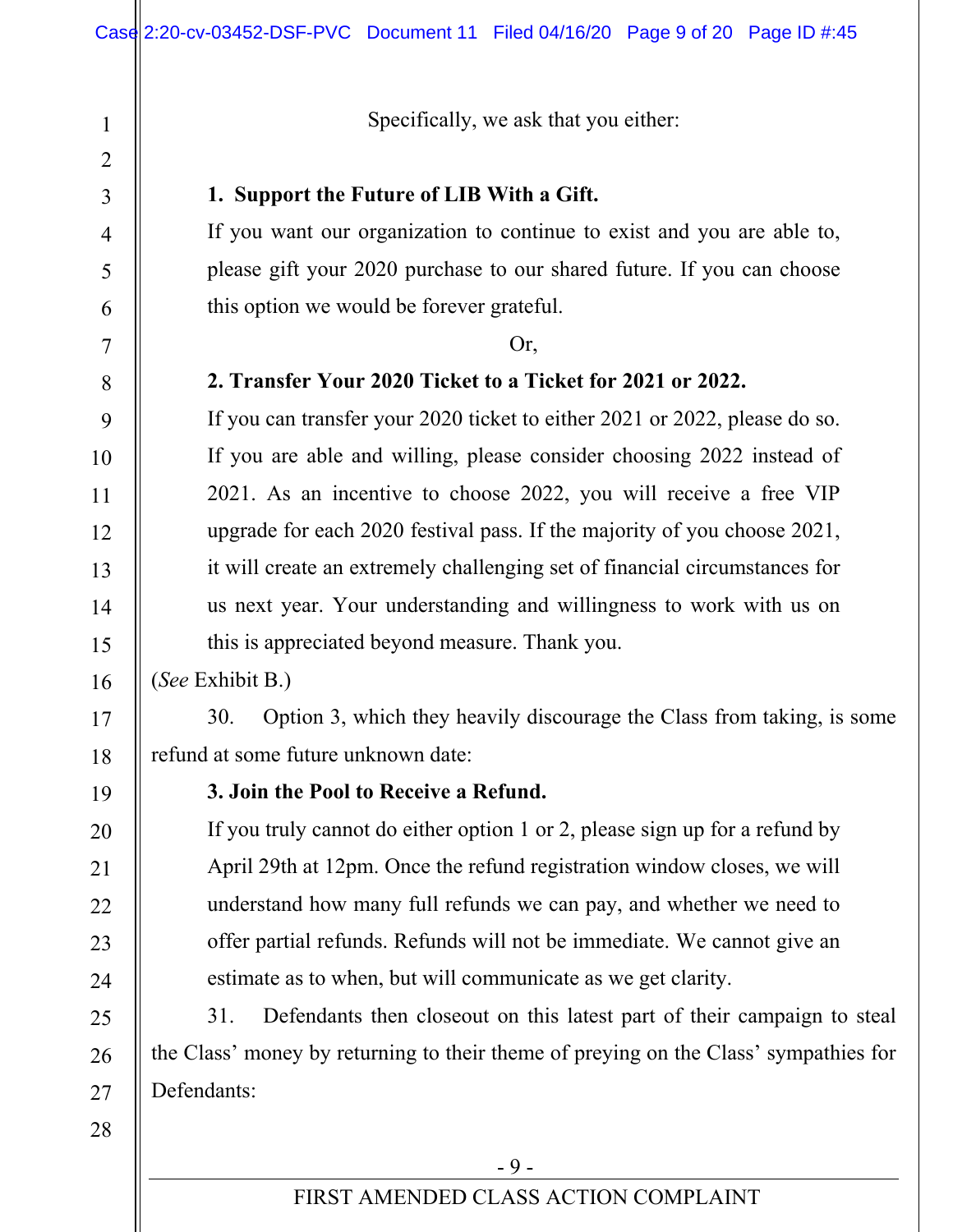We understand that this is a big request of all of you, and far from a perfect resolution. But we also know that you care about LIB as much as we do, and that we likely cannot keep it afloat without your cooperation. We want to support you, and are asking you to support us. And, if you have any other creative ideas or solutions that we might have missed, please let us know at: questions2020@lightninginabottle.org

(*See* Exhibit 2.)

1

2

3

4

5

6

7

8

9

10

11

12

13

14

15

16

17

18

19

20

21

22

23

24

25

26

27

28

32. Defendants' deceit does not end there. The refund "option" presents another volley of illusory obligations to avoid providing a *full* refund:

- A. **Defendants will first doge the refund by claiming they could not find it**: "If we are not able to find your order, or the info entered below does not match the order number's info, we will not be able to process the refund."
- B. **Next, to the extent they locate the record, Defendants will decide how much to refund**: "As to final refund amount, we will use *best efforts* to gather the largest pool of money possible so we can distribute it pro rata to the customers who have opted into the refund pool. . . . [T]here is a possibility, based on the amount of money in the pool and the number of customers requesting a refund, that you may only receive a partial refund."
- C. **Defendants will decide when, if ever, the refunds will actually be made**: "Totaling all the refund requests after the deadline will take time to obtain the largest amount of funding for the pool as possible and we cannot give you an estimate as to how long it will take to receive your refund."
	- D. **Then there are the two final kickers—(1) you must take affirmative action and (2) provide a release**: "For non-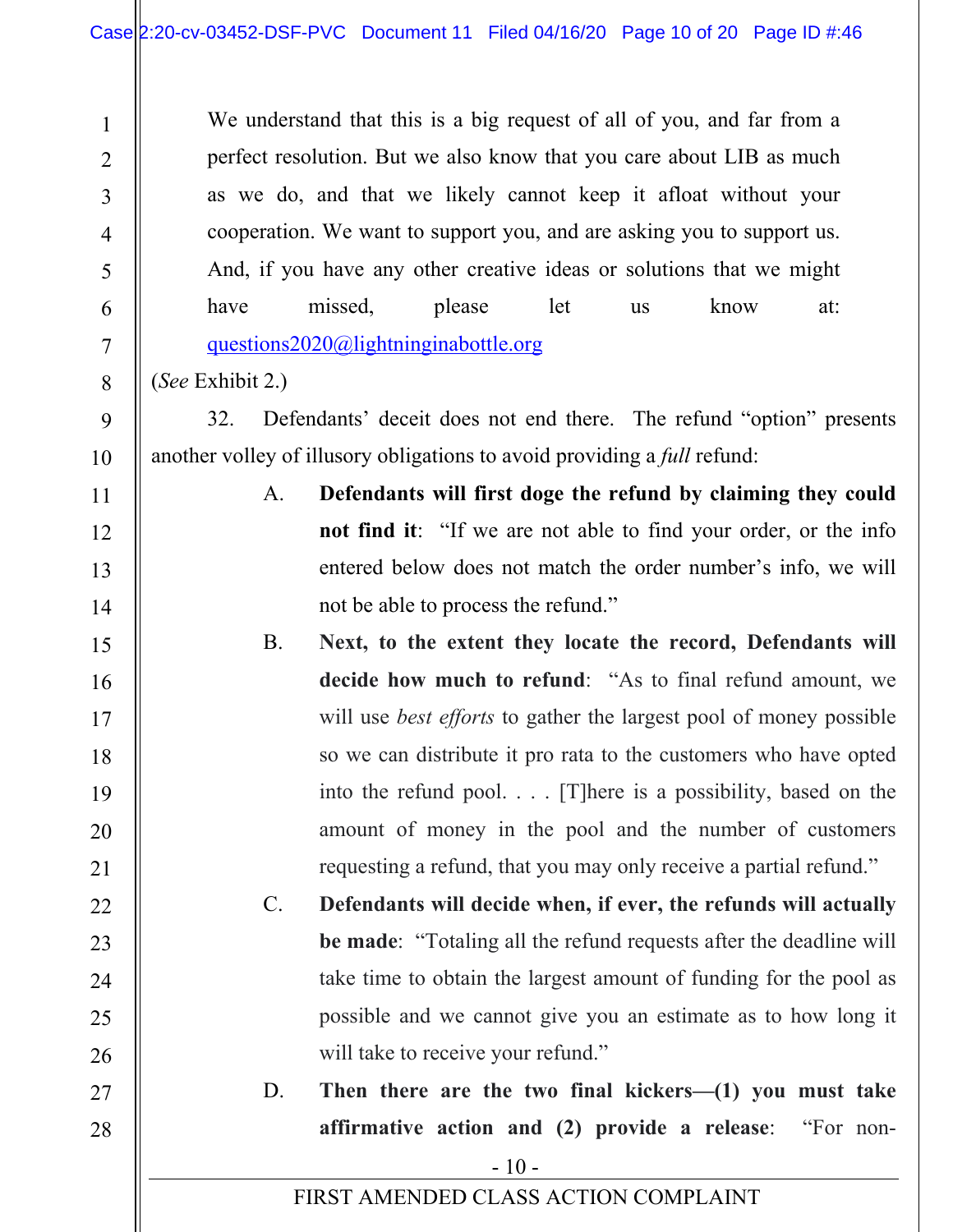$\mathsf{I}$ 

| $\mathbf{1}$                                                                               | responders of the options provided, the credit of your ticket                                                                                                                                                        |  |  |  |
|--------------------------------------------------------------------------------------------|----------------------------------------------------------------------------------------------------------------------------------------------------------------------------------------------------------------------|--|--|--|
| $\overline{2}$                                                                             | purchase will be applied to the forgo refund option. $\ldots$ By                                                                                                                                                     |  |  |  |
| 3                                                                                          | selecting 'I agree' below and submitting the form, you are                                                                                                                                                           |  |  |  |
| 4                                                                                          | acknowledging you have fully read, understand and agree to the                                                                                                                                                       |  |  |  |
| 5                                                                                          | Disclaimer and the option that you have chosen, that you are of                                                                                                                                                      |  |  |  |
| 6                                                                                          | legal age to consent to this agreement, and are choosing this                                                                                                                                                        |  |  |  |
| 7                                                                                          | option in exchange for a release of claim against Do Lab, Inc. and                                                                                                                                                   |  |  |  |
| 8                                                                                          | its employees arising from your purchase of a ticket to Lightning                                                                                                                                                    |  |  |  |
| 9                                                                                          | In A Bottle 2020 and the cancellation of the event.                                                                                                                                                                  |  |  |  |
| 10                                                                                         | (See Exhibit C, Refund Option.)                                                                                                                                                                                      |  |  |  |
| 11                                                                                         | 33.<br>It is important to note that the refund "option" was made available after                                                                                                                                     |  |  |  |
| 12                                                                                         | and as direct result of Plaintiff's efforts in filing and pursuing this action.                                                                                                                                      |  |  |  |
| 13                                                                                         | In the end, each of the Defendants' conduct and misrepresentations are<br>34.                                                                                                                                        |  |  |  |
| 14                                                                                         | part of their campaign to misuse the trust of their loyal customers, discourage their                                                                                                                                |  |  |  |
| 15                                                                                         | loyal customers from pursuing their rights, and to abscond with their money.                                                                                                                                         |  |  |  |
| 16                                                                                         | 35.<br>Plaintiff and the Class performed all obligations and conditions required                                                                                                                                     |  |  |  |
| 17                                                                                         | of them.                                                                                                                                                                                                             |  |  |  |
| 18                                                                                         | <b>CLASS ALLEGATIONS</b>                                                                                                                                                                                             |  |  |  |
| 19                                                                                         | Description of the Class: Plaintiff brings this Class action on behalf of<br>36.                                                                                                                                     |  |  |  |
| 20                                                                                         | themselves and the Classes defined as follows:                                                                                                                                                                       |  |  |  |
| 21<br>22                                                                                   | <b>General Class:</b> All individuals residing in the United States that<br>purchased one or more passes/tickets to LIB.                                                                                             |  |  |  |
| 23<br>24<br>25<br>26                                                                       | All individuals residing in the United States that<br>Subclass:<br>purchased one or more passes/tickets to any of Defendants'<br>events in the last four years that contain a similar or identical<br>Refund Policy. |  |  |  |
| 27                                                                                         | Excluded from the Classes are governmental entities, any entity in<br>37.                                                                                                                                            |  |  |  |
| 28<br>which Defendant had a controlling interest, and Defendant's officers, directors, and |                                                                                                                                                                                                                      |  |  |  |
|                                                                                            | $-11-$                                                                                                                                                                                                               |  |  |  |
|                                                                                            | FIRST AMENDED CLASS ACTION COMPLAINT                                                                                                                                                                                 |  |  |  |
|                                                                                            |                                                                                                                                                                                                                      |  |  |  |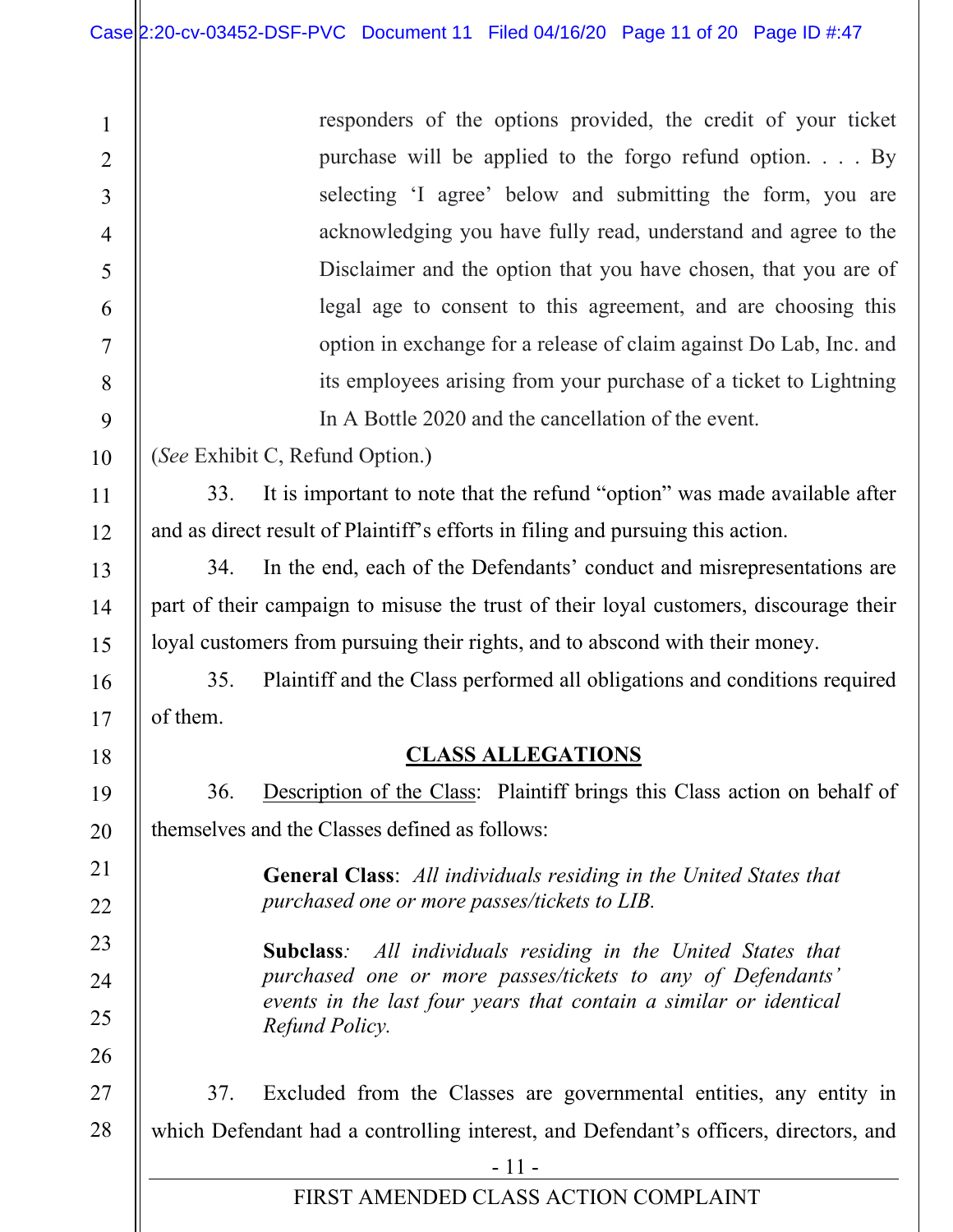4

5

6

7

8

9

10

11

12

13

14

15

16

17

18

19

20

21

22

23

24

25

26

1 2 3 salaried and exempt employees. Also excluded from the Classes is any judge, justice, or judicial officer presiding over this matter and the members of their immediate families and judicial staff.

38. Plaintiff reserves the right to modify the Classes' description and the Classes' period based on the results of discovery.

39. Numerosity: The proposed Classes are so numerous that individual joinder of all its members is impracticable. As the factual allegations demonstrate, thousands of persons are members of the Classes. While the exact number and identities of the members of the Classes are unknown at this time, such information can be ascertained through appropriate investigation and discovery. The disposition of the claims of the members of the Classes in a single class action will provide substantial benefits to all parties and to the Court.

40. Common Questions of Law and Fact Predominate: There are many questions of law and fact common to the representative Plaintiff and the Classes, and those questions substantially predominate over any questions that may affect individual Class members. Common questions of fact and law include, but are not limited to, the following:

- a. Whether Defendants' Refund Policy is illusory or includes unconscionable terms;
- b. Whether Defendants' Refund Policy violates the CLRA;
- c. Whether Defendants engaged in unlawful, unfair, or fraudulent business practices in violation of Business and Professions Code § 17200 *et seq.*;
- d. The nature and extent of damages, restitution and disgorgement, and other remedies to which Plaintiff and the members of the Classes are entitled.

27 28 41. Typicality: Plaintiff's claims are typical of the claims of the members of the Classes. Plaintiff and all members of the Classes have been similarly affected

 $-12$  -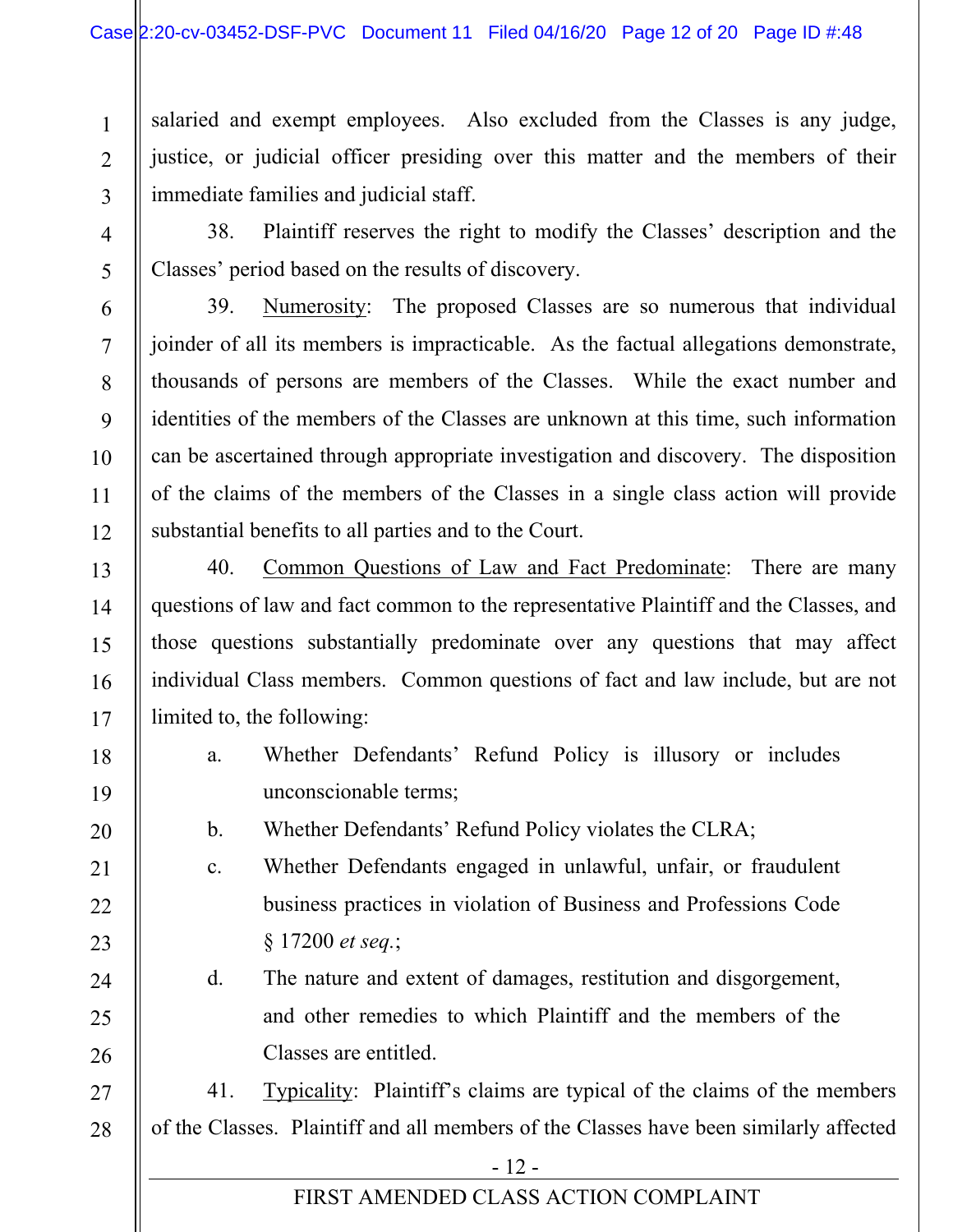by Defendant's common course of conduct which failed to provide Plaintiff and the Classes rest and meal periods.

2 3

4

5

6

7

8

9

10

11

12

13

14

15

16

17

18

19

20

21

22

23

24

25

26

27

1

42. Adequacy of Representation: Plaintiff will fairly and adequately represent and protect the interests of the Classes. Plaintiff has retained counsel with substantial experience in prosecuting complex and class action litigation. Plaintiff and her counsel are committed to vigorously prosecuting this action on behalf of the Classes, and have the financial resources to do so. Neither Plaintiff nor her counsel has any interests adverse to those of the Classes.

43. Superiority of a Class Action: Plaintiff and the members of the Classes suffered, and will continue to suffer, harm as a result of Defendants' unlawful and wrongful conduct. A class action is superior to other available methods for the fair and efficient adjudication of the controversy. Individual joinder of all members of the Classes is impractical. Even if individual Class members had the resources to pursue individual litigation, it would be unduly burdensome to the courts in which the individual litigation would proceed. Individual litigation magnifies the delay and expense to all parties in the court system of resolving the controversies engendered by Defendants' common course of conduct. The class action device allows a single court to provide the benefits of unitary adjudication, judicial economy, and the fair and equitable handling of all class members' claims in a single forum. The conduct of this action as a class action conserves the resources of the parties and of the judicial system, and protects the rights of the Classes. Furthermore, for many, if not all, class members, a class action is the only feasible mechanism that allows them an opportunity for legal redress and justice.

44. Adjudication of individual class members' claims with respect to the Defendants would, as a practical matter, be dispositive of the interests of other members not parties to the adjudication, and could substantially impair or impede the ability of other class members to protect their interests.

28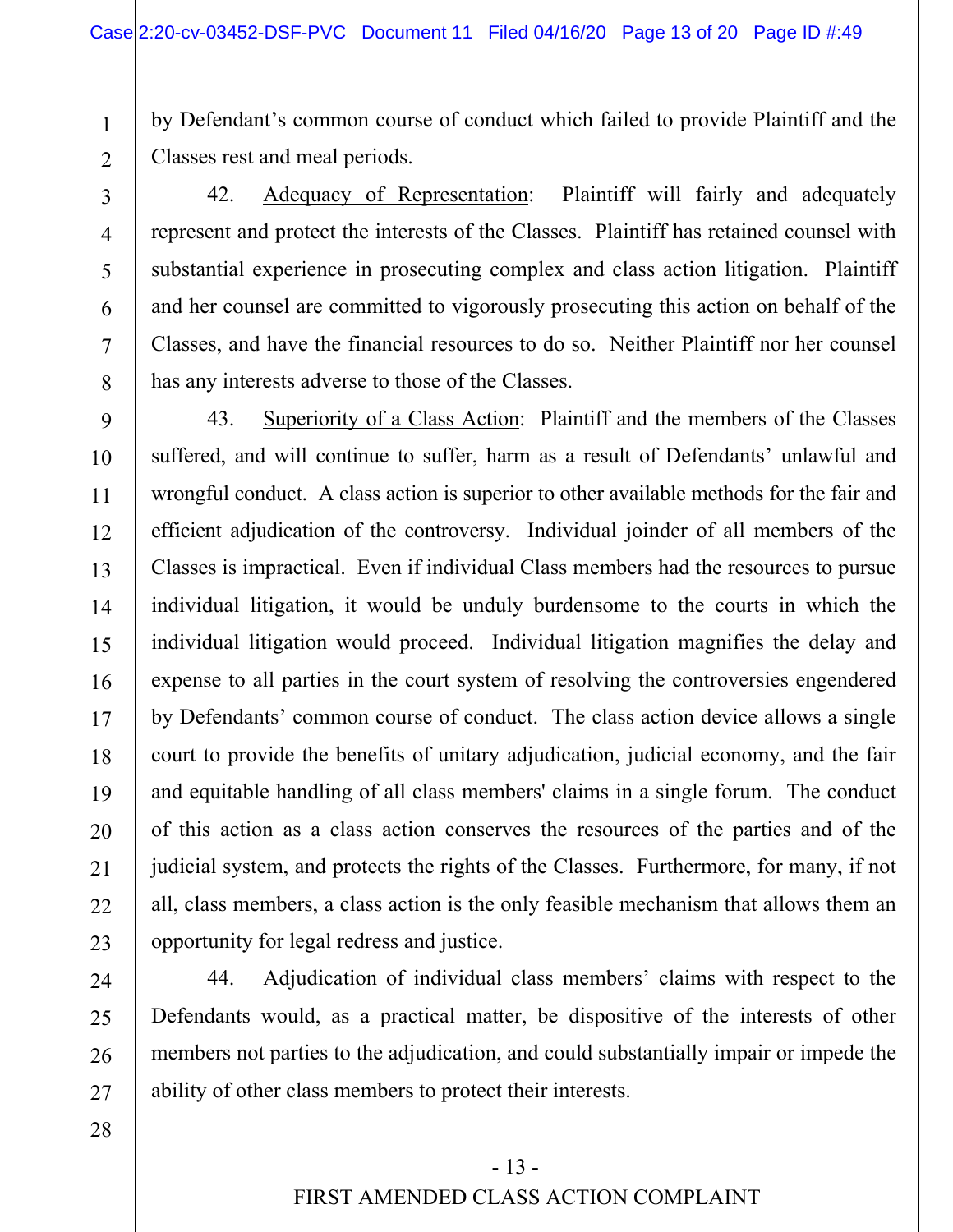**FIRST CAUSE OF ACTION** 

## **THEFT BY FALSE PRETENSES (CAL. PENAL CODE § 496(C))**

## **(Against All Defendants)**

45. The preceding paragraphs of this Complaint are realleged and incorporated by reference. Plaintiff asserts this claim on behalf of herself and the Classes.

46. California Penal Code  $\frac{1}{2}$  496(c) reads: "Any person who has been injured by a violation of subdivision (a) or (b) may bring an action for three times the amount of actual damages, if any, sustained by the plaintiff, costs of suit, and reasonable attorney's fees." Section 496(a) makes receiving, buying, or withholding property "that has been obtained in any manner constituting theft" an act punishable by imprisonment. In turn, section 496(c), applies that statute in civil cases. (*Bell v. Feibush* (2013) 212 Cal.App.4th 1041.)

47. From March 13, 2020 and continuing to the present, Defendants have retained, and refused to return, money (passes/tickets sales) from Plaintiff and the Class by theft by false pretenses.

48. From March 24, 2020, and continuing to the present, Plaintiff demanded return of said money.

1

2

3

4

5

6

7

8

9

10

11

12

13

14

15

16

17

18

19

20

21

22

23

24

25

26

49. Defendants continue to wrongfully withhold the money.

50. As a result of Defendants' wrongful acts and omissions, Plaintiff and the Class have suffered damages the amount in excess of \$5,000,000.

51. In addition, California Penal Code §496(c) provides for treble damages and attorneys' fees and costs.

52. Defendants are subject to exposure for punitive damages based upon their acts of malice, oppression and fraud as those words are used and defined in Civil Code § 3294.

28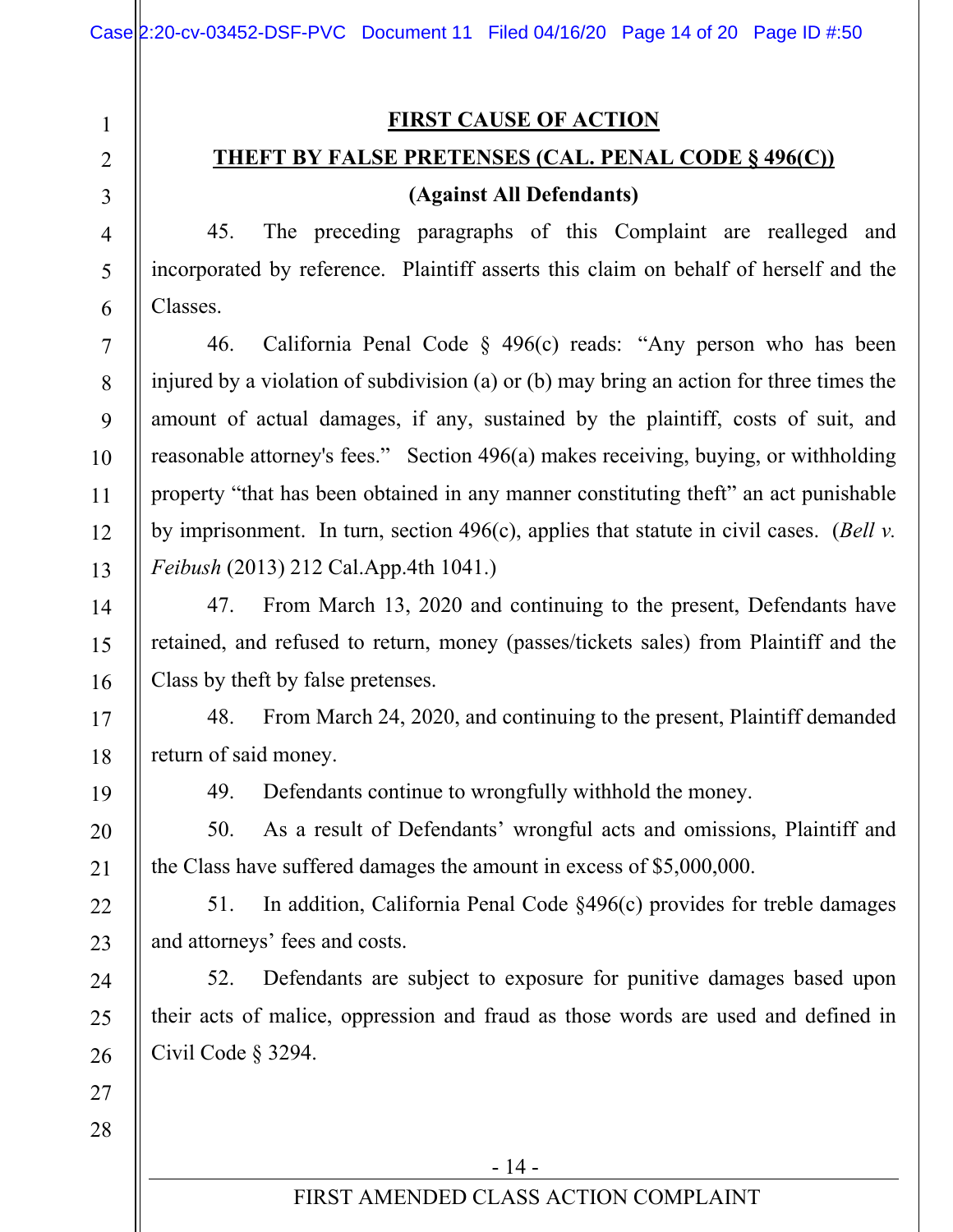2 3

4

5

6

7

8

9

10

11

12

13

14

15

16

17

18

19

20

21

22

23

24

25

26

27

28

1

# **SECOND CAUSE OF ACTION FRAUD – IN THE PERFORMANCE**

#### **(Against All Defendants)**

53. The preceding paragraphs of this Complaint are realleged and incorporated by reference. Plaintiff asserts this claim on behalf of herself and the Classes.

54. At all relevant times, and specifically from between March 13, 2020 and continuing to the present, Defendants (via The Flemmings) communicated misrepresentations of material facts to, and concealed material facts from, Plaintiff, including, but not limited to the following: that they did not have money to refund Plaintiff and the Class as specified in paragraphs 24 through 34.

55. The misrepresentations and concealments, as specified in paragraphs 24 through 34, were made and ratified by each defendant.

56. The representations and concealments made by Defendants, as alleged above, were erroneous, false, and fraudulent and were made by them with the intention and purpose that Plaintiff would rely and be deceived by them.

57. Plaintiff justifiably relied on the Defendants' representations and concealments. Had Plaintiff known the true facts (e.g., that Defendants have Plaintiff and the Class' money but do not intend on returning it), Plaintiff would have conducted herself differently by, *inter alia*, taking actions such as filing suit, sooner.

58. As a legal result of Defendants' fraud and deceit, Plaintiff has suffered (and continues to suffer) substantial injury and damage.

59. Plaintiff is also entitled to exemplary and/or punitive damages as a result of acts and omissions by Defendants which were malicious, fraudulent and/or oppressive in nature as those words are defined in Civil Code § 3294.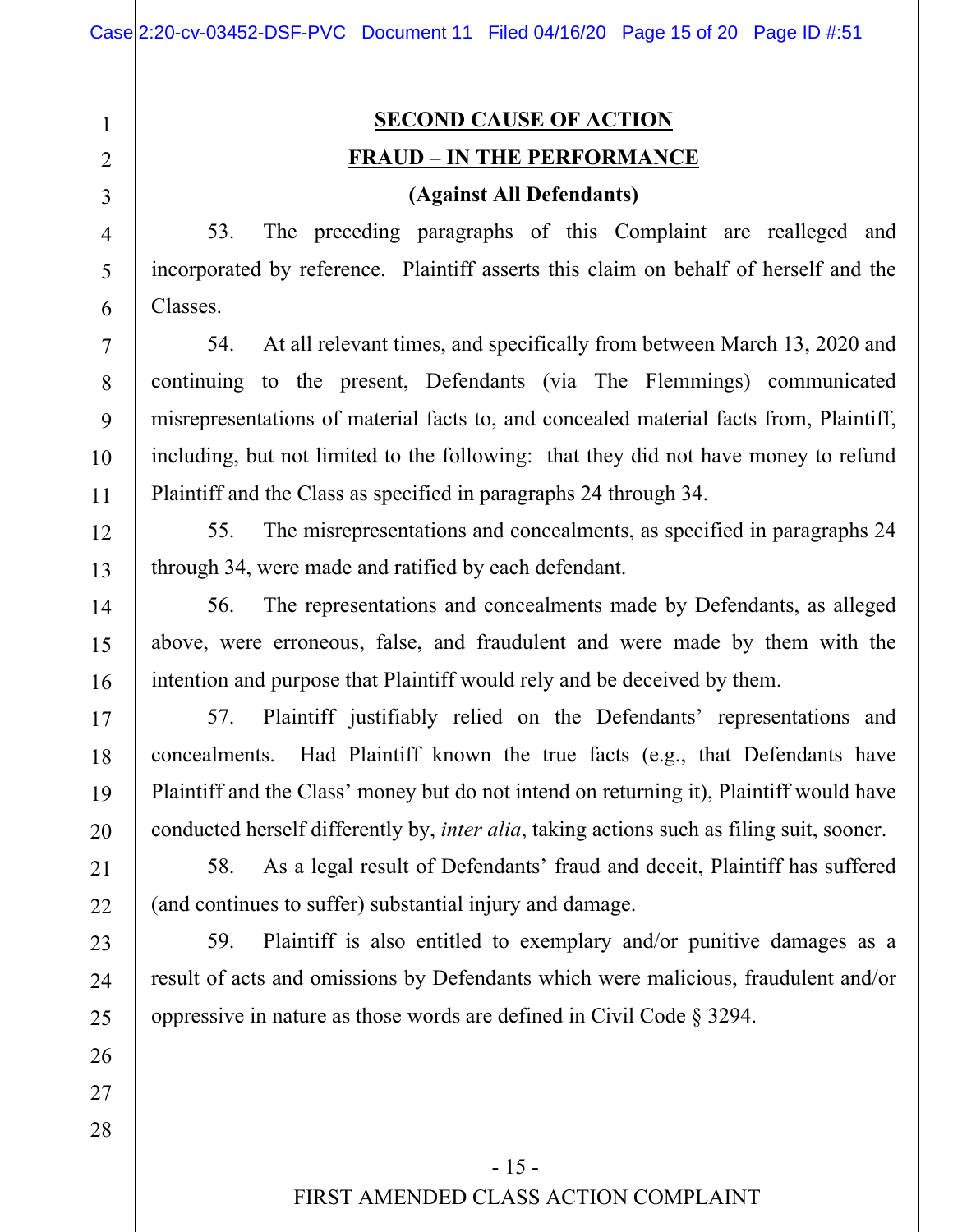2 3 4

5

6

7

8

9

10

11

12

13

14

15

16

17

18

19

20

21

22

23

24

25

1

## **THIRD CAUSE OF ACTION RESCISSION (CAL. CIV. CODE § 1689)**

#### **(Against All Defendants)**

60. The preceding paragraphs of this Complaint are realleged and incorporated by reference. Plaintiff asserts this claim on behalf of himself and the Classes.

61. Plaintiff and the Class seek, pursuant to Civil Code  $\S$  1689(b), to rescind the agreements and contracts relative to the passes/tickets on the following grounds: "(3) If the consideration for the obligation of the rescinding party becomes entirely void from any cause; . . . (4) If the consideration for the obligation of the rescinding party, before it is rendered to him, fails in a material respect from any cause; . . . (6) If the public interest will be prejudiced by permitting the contract to stand;" and other causes and grounds according to proof.

62. Because the consideration due Plaintiff and the Class has failed, Plaintiff and the Class are entitled to the return of all monies paid to Defendants and request the same by way of compensatory damages. (Civ. Code § 1691.)

63. Plaintiff and the Class intend service of the summons and complaint in this action to serve as notice of rescission of the Agreement.

## **FOURTH CAUSE OF ACTION**

## **VIOLATIONS OF THE CONSUMER LEGAL REMEDIES ACT (CIVIL CODE § 1750** *ET SEQ***.)**

## **(Against All Defendants)**

64. The preceding paragraphs of this Complaint are realleged and incorporated by reference. Plaintiff asserts this claim on behalf of herself and the Classes.

26 27 28 65. Defendants are a "corporations" as defined by California Civil Code section 1761(c). Plaintiff and Class members are "consumers" within the meaning of California Civil Code section 1761(d).

 $-16$  -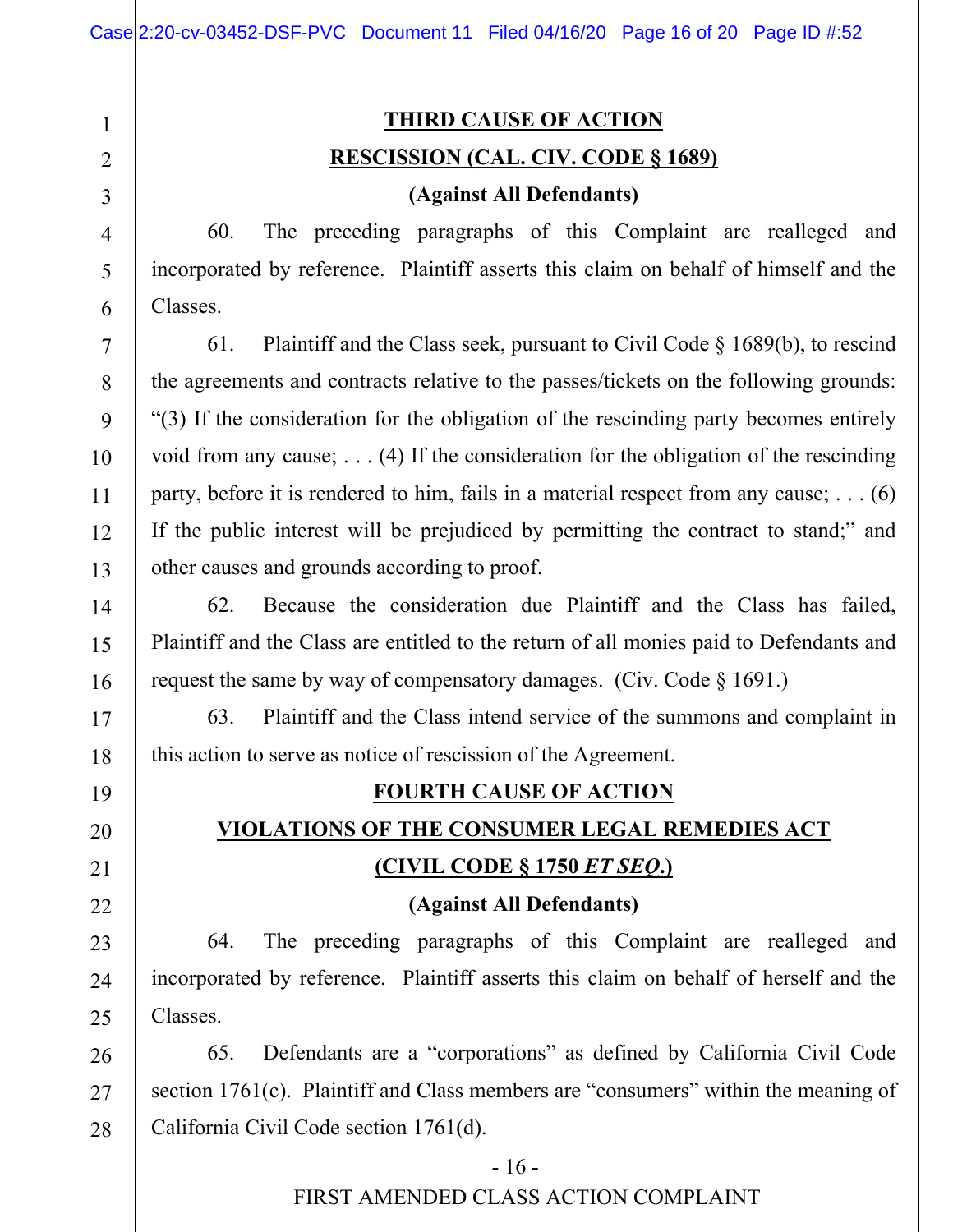66. Plaintiff's acts of purchasing passes/tickets sold by Defendants constitute a "Transaction" pursuant to the California Consumer Legal Remedies Act ("CLRA").

67. Defendants violated, and continue to violate, the CLRA by uniformly and affirmatively representing "that a transaction confers or involves rights, remedies, or obligations that it does not have or involve, or that are prohibited by law" and including unconscionable provisions in the Terms. (Civ. Code, §§ 1770(a) (14) and (19).)

68. Plaintiff and the Class suffered actual damages as a direct and proximate result of Defendants' actions and representations in violation of the CLRA.

69. Plaintiff, on behalf of himself and for all similarly situated, demand judgment against Defendants under the CLRA for injunctive relief that prevents further inclusion of unconscionable provisions in the Defendants' Terms. In addition, they demand an award of attorneys' fees pursuant to California Civil Code section 1780(d). Plaintiff will amend this Complaint to include a claim for damages after providing Defendants with the required Civil Code § 1782 notice.

70. Plaintiff and the Class are also entitled to an award of attorneys' fees and costs.

71. Plaintiff and the Class are also entitled to an award of punitive damages pursuant to the CLRA. (Civ. Code,  $\S 1780(a)(4)$ .)

## **FIFTH CAUSE OF ACTION**

## **VIOLATION OF CALIFORNIA BUS. & PROF. CODE § 17200** *ET SEQ***. (Against All Defendants)**

72. The preceding paragraphs of this Complaint are realleged and incorporated by reference. Plaintiff asserts this claim on behalf of herself and the Classes.

1

2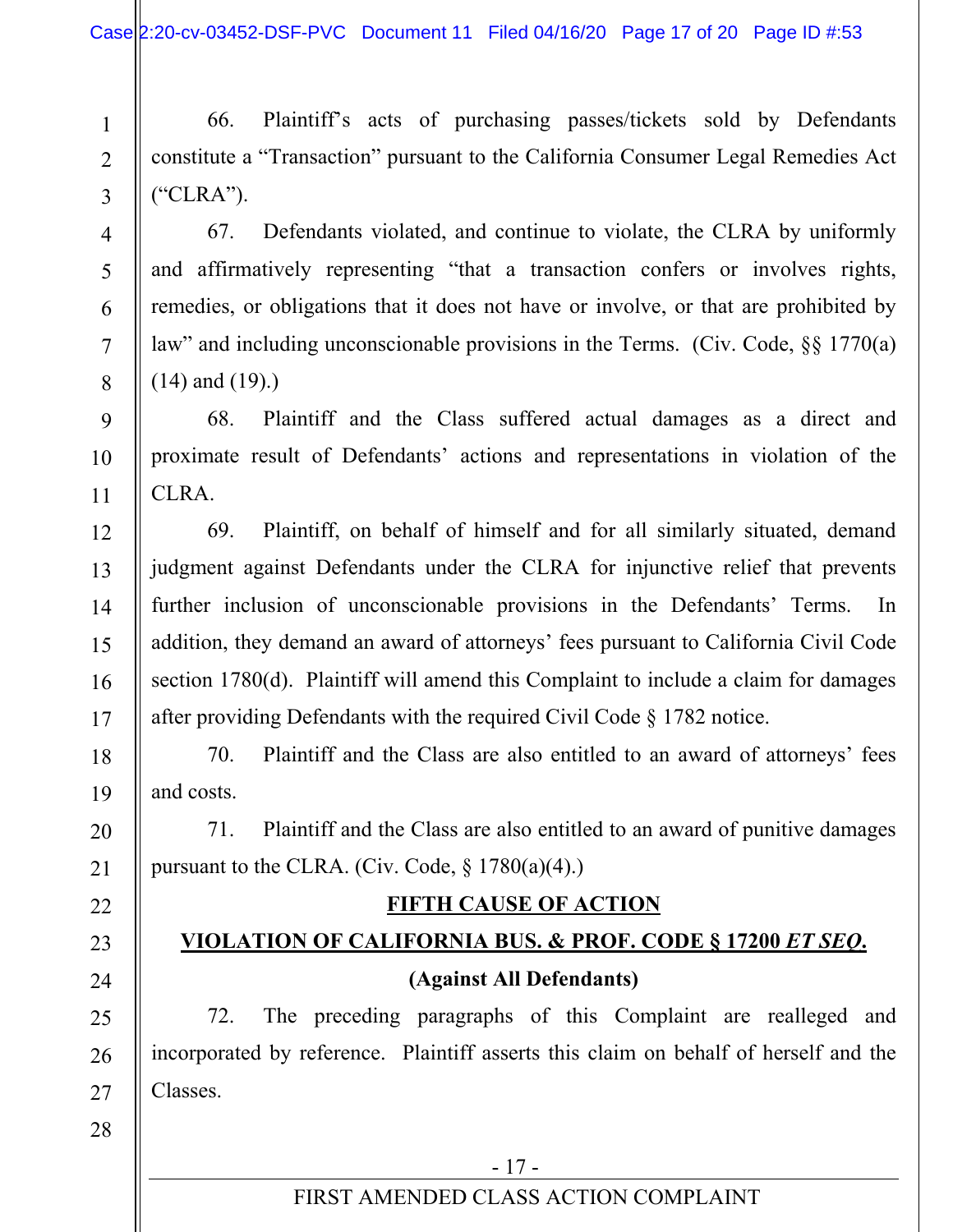73. This cause of action is brought on behalf of Plaintiff and members of the general public pursuant to California Business and Professions Code section 17200 *et seq*. which provides that "unfair competition shall mean and include any unlawful, unfair or fraudulent business act or practice and unfair, deceptive, untrue or misleading advertising and any act prohibited by Chapter 1 (commencing with Section 17500) of Part 3 of Division 7 of the Business and Professions Code."

74. Defendants' above-described deceptive and misleading acts and practices have deceived and/or are likely to deceive Plaintiff and other Class members.

75. Plaintiff and the Classes were, in fact, deceived as to the terms and conditions of services provided by Defendants.

76. The actions described herein constitute a violation of California Business and Professions Code section 17200, *et seq*. Specifically, Defendants have engaged in acts in violation of law, including, but not limited to violations of Business and Professions Code section 17200 *et seq.*, and California Civil Code §§ 1770 (a (14) and (19).

77. Plaintiff and Class members have suffered actual harm as a result of Defendants' misrepresentations and/or omissions. Plaintiff and the Class have suffered injury in fact and have lost money as a result of such unfair and unlawful business practices. Such injuries and losses include, but are not limited to, the full value and amounts paid for the passes/tickets.

78. Plaintiff and the Class seek restitution, injunctive relief and all other relief from Defendants allowed under §17200, *et seq.* Plaintiff and the Class also seek attorneys' fees pursuant to Cal. Code Civ. Proc. §1021.5, as well as such other and further relief as the Court deems just and proper.

1

2

3

4

5

6

7

8

9

10

11

12

13

14

15

16

17

18

19

20

21

22

23

24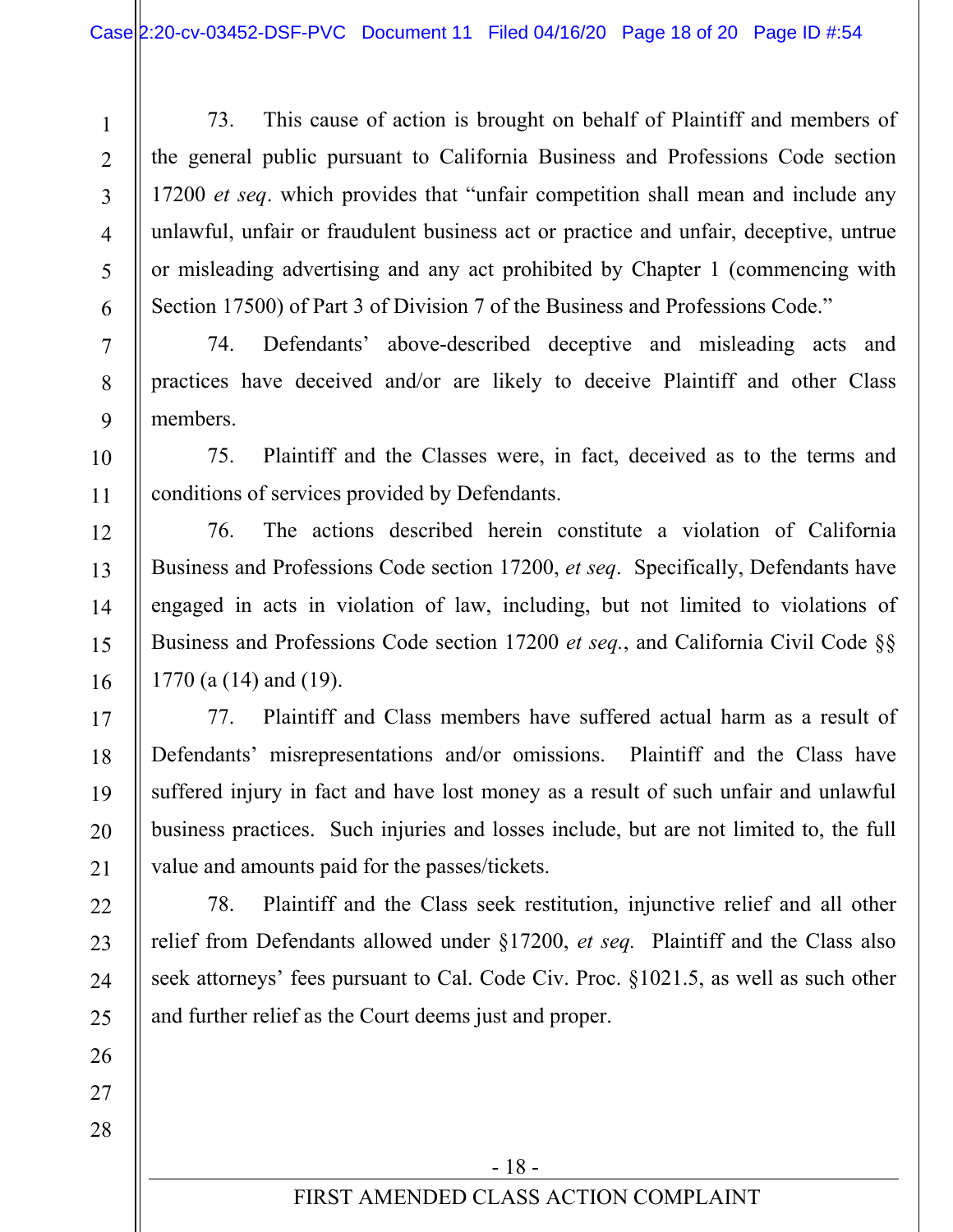|                | Case 2:20-cv-03452-DSF-PVC Document 11 Filed 04/16/20 Page 19 of 20 Page ID #:55      |  |  |  |
|----------------|---------------------------------------------------------------------------------------|--|--|--|
| $\mathbf{1}$   | <b>PRAYER FOR RELIEF</b>                                                              |  |  |  |
| $\overline{2}$ | WHEREFORE, Plaintiff and members of the Classes request that the Court                |  |  |  |
| $\overline{3}$ | enter an order or judgment against the Defendants as follows:                         |  |  |  |
| $\overline{4}$ | 1.<br>Certification of the Class and appointment of Plaintiff as Class                |  |  |  |
| 5              | Representative and her counsel of record as Class Counsel;                            |  |  |  |
| 6              | 2.<br>Adjudge and decree that each Defendant has engaged in the conduct               |  |  |  |
| $\overline{7}$ | alleged herein;                                                                       |  |  |  |
| 8              | 3.<br>Enjoin and restrain each Defendant and their officers, agents, servants         |  |  |  |
| 9              | and employees, and those in active concert or participation with them, from           |  |  |  |
| 10             | continuing or engaging in such conduct or other conduct having similar purpose or     |  |  |  |
| 11             | effect;                                                                               |  |  |  |
| 12             | For injunctive relief prohibiting the violations of the Consumers Legal<br>4.         |  |  |  |
| 13             | Remedies Act alleged in the complaint unless and until such time as the complaint is  |  |  |  |
| 14             | amended to include claims for damages pursuant to the notice and time limitations     |  |  |  |
| 15             | provided for by California Civil Code 1780(b);                                        |  |  |  |
| 16             | 5.<br>Award of treble damages pursuant to Cal. Penal Code $\S$ 496(c) and <i>Bell</i> |  |  |  |
| 17             | v. Feibush (2013) 212 Cal.App.4th 1041;                                               |  |  |  |
| 18             | Award to Plaintiff and the Classes attorneys' fees and other costs of suit<br>6.      |  |  |  |
| 19             | to the extent permitted by law;                                                       |  |  |  |
| 20             | Award general and special damages, according to proof;<br>7.                          |  |  |  |
| 21             | 8.<br>Award of punitive damages;                                                      |  |  |  |
| 22             | 9.<br>Award restitution and all other relief allowed under $\S 17200$ , et seq. to    |  |  |  |
| 23             | Plaintiff and the Classes; and                                                        |  |  |  |
| 24             | As to all causes of action, such other and further relief as the Court may<br>10.     |  |  |  |
| 25             | deem just and proper.                                                                 |  |  |  |
| 26             |                                                                                       |  |  |  |
| 27             |                                                                                       |  |  |  |
| 28             |                                                                                       |  |  |  |
|                | $-19-$                                                                                |  |  |  |
|                | FIRST AMENDED CLASS ACTION COMPLAINT                                                  |  |  |  |